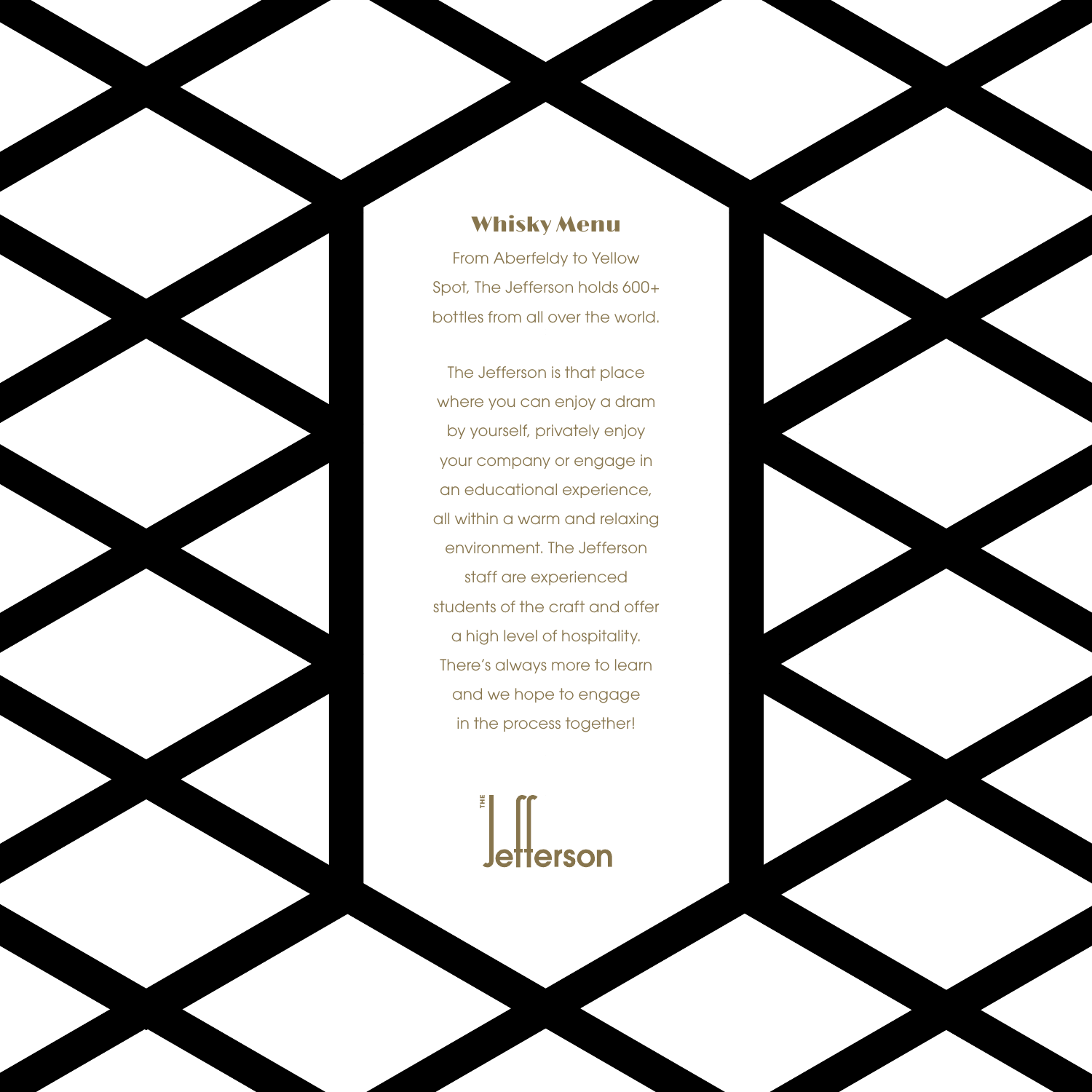### No.

1792 Reserve

## A

Aberfeldy 12 Aberfeldy 17 Indie Aberlour 10 Aberlour 12 Aberlour 16 Aberlour A'bunadh Adlelphi Private Stock Alibi Amrut Amrut Fusion Amrut Intermediate Ancestral 14 (Inverarity) Ancient Age AnCnoc 12 AnCnoc 16 AnCnoc 1999 AnCnoc Cutter AnCnoc Flaughter AnCnoc Peter Arkle AnCnoc Rutter Angel's Envy Antiquary 12 Antiquary 21 Ardbeg 10 Ardbeg 21 (old particular single cask) Ardbeg Auriverdes Ardbeg Corryvrekkan Ardbeg Perpetuum Ardbeg Uigeadail Ardmore Ardmore Indie Bottle Arran 10 Arran 14

Arran Cask Strength Arran Indie Bottle Arran Port Finish Arran Sauternes Finish Auchentoshan 12 Auchentoshan 18 Auchentoshan Classic Auchentoshan Indie Bottle Auchentoshan Triple Wood Auchentoshan Valinch Aultmore Indie Bottling

## B

**Bakers** Balblair 1989 Balblair 1999 Balblair 2002 Balblair Indie Bottle **Ballantines** Ballantines 21 Ballechin Bourbon Finish Balvenie 12 Balvenie 14 Rum Cask Balvenie 15 Single Barrel Balvenie 16 Basil Hayden 8 Bells Ben Nevis BenRiach 10 Curiositas BenRiach 12 Sherry Wood BenRiach 15 Sauternes BenRiach 17 Solstice BenRiach 20 BenRiach 25 BenRinnes Indie Bottling Benromach 10 Benromach Cask Strength 2003 Benromach Organic Benromach Peated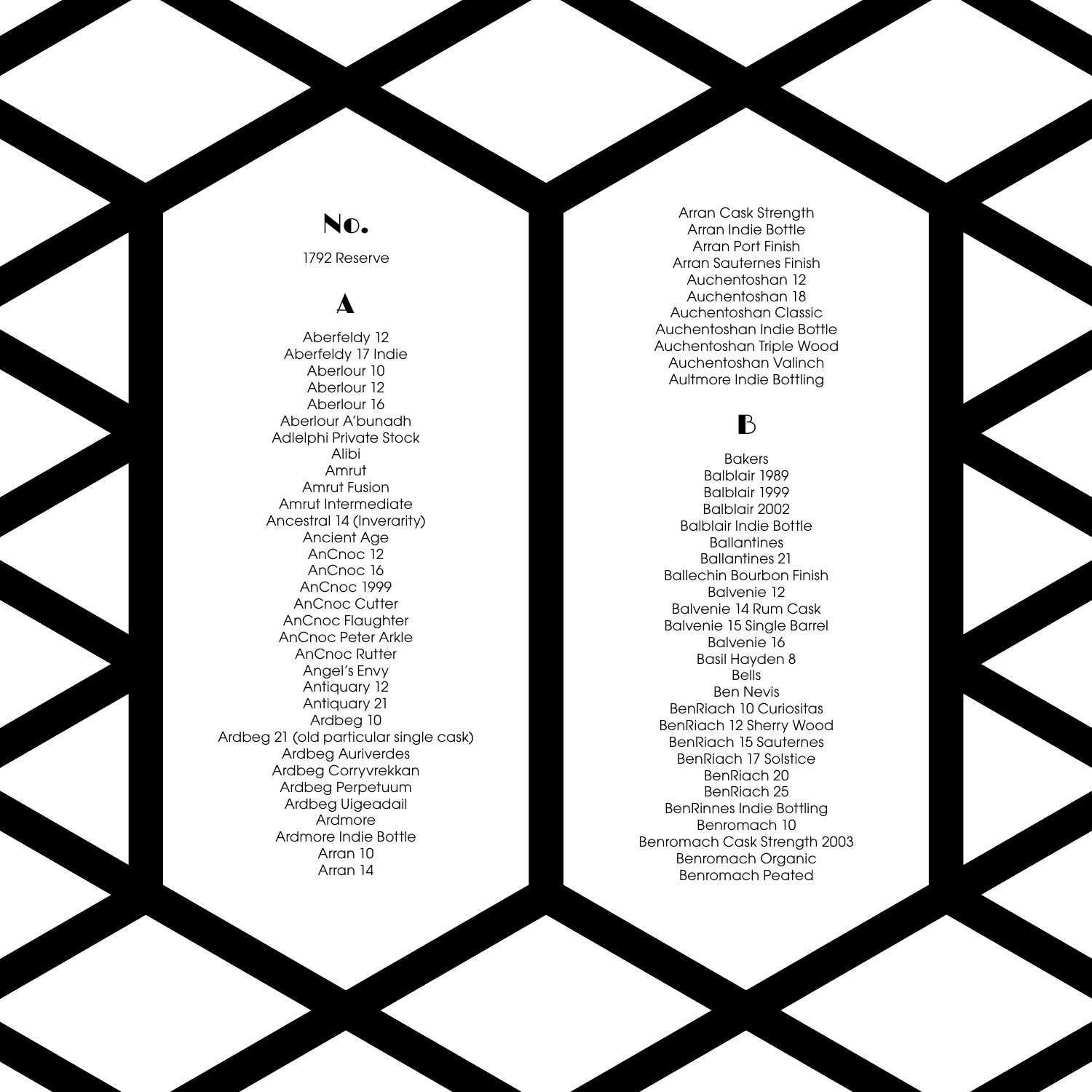Bernheim Small Batch Big Ben Special Reserve Black and White Black Grouse Blackbush Bladnoch 9 Bladnoch Distillers Choice Bladnoch Indie Bottle Blair Athol F&F Blair Athol Indie Bottle Blanton's Gold Blanton's Special Reserve BNJ (Baille Nicol Jarvie) Bookers Bowmore 12 Bowmore 15 Bowmore 25 Bowmore Indie - Finlaggan Bowmore Small Batch Bowmore Tempest Braeval Indie Bottle Bruichladdic PC 10 Bruichladdich 12 Indie Bruichladdich 16 Bruichladdich Bere Barley Bruichladdich Black Art Bruichladdich Classic Bruichladdich Islay Barley 2006 Bruichladdich Octomore Bruichladdich PC Scottish Barley Buffalo Trace Buffalo Trace White Dog Bulleit Bulleit Rye Bunnahabhain 12 Bunnahabhain 18 Bunnahabhain 1989 BBR Bunnahabhain Indie Bottle Bunnahabhain Liddesdale Bunnahabhain Toiteach Bushmills 10

Bushmills 16 Bushmills 1608 Bushmills 21

### C

Cameron Brig (grain) Campbeltown Loch Campbeltown Loch 21 Canadian Club 12 Canadian Club 20 Caol Ila 12 Caol Ila 25 Caol Ila Distillers Edition Caol Ila Indie Bottle Caol Ila Indie Bottle Caperdonich Indie Bottle Cardhu 12 Cardhu 15 Cardhu 18 Charles Goodnight Chivas 12 Chivas 18 Chivas 21 Royal Salute Chivas Revolver Clontarf Clynelish 14 Clynelish Distillers Edition Clynelish Indie Bottle Clynelish Indie Bottle Collier & McKeel Compass Box Hedonism Compass box Peat Monster Compass Box Spice Tree Connemara Connemara 12 Copper Fox Rye Courthouse Lane 18 Cragganmore 12 Cragganmore Distillers Ed. Cragganmore Indie Bottle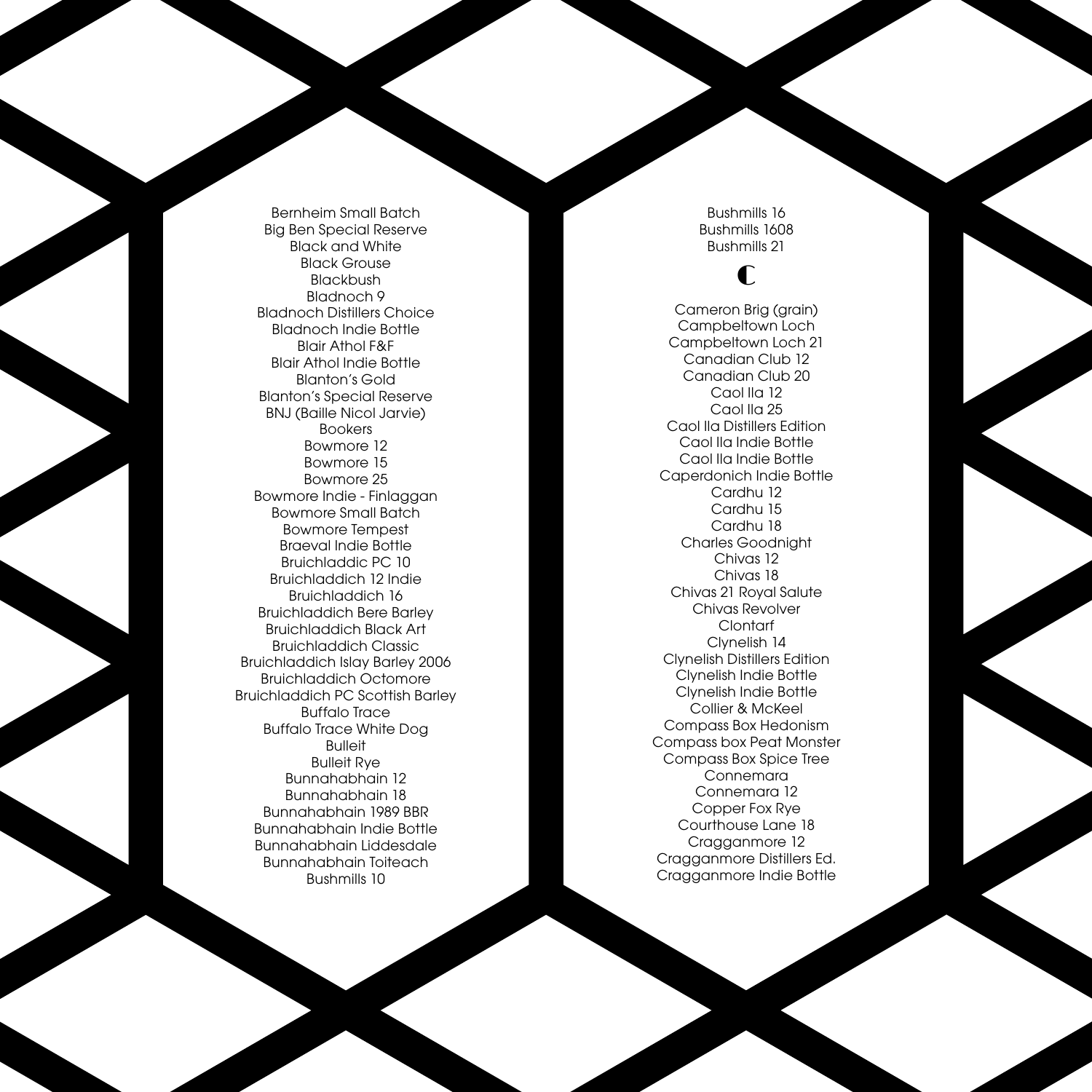Craigellachie Indie Bottle Crown Royal Crown Royal Black Cutty Sark Cutty Sark 18 Cutty Sark Prohibition Cutty Sark Storm Cutty Sark Tam O'Shanter 25 Cyrus Noble

## $\mathbf{D}$

Dalmore 12 Dalmore 15 Dalmore 18 Dalmore 25 Dalmore Cigar Malt Reserve Dalmore King Alexander Dalwhinnie 15 Dalwhinnie 25 Dalwhinnie Distillers Ed. Deanston 12 Deanston Indie Bottle Deanston Signature Deanston Virgin Oak Dewars 1 litre Dewars 18 Dry Fly 101 Bourbon Dry Fly Port Finish Dry Fly Triticale Dufftown (Singleton 12) Dufftown Indie

## E

Eagle Rare 10 Eagle Rare 17 Early Times Edradour 10

Edradour 12 Calodonia Edradour Barolo Edradour Cask Strength Edradour Super Tuscan EH Taylor Elijah Craig 12 Elijah Craig 18 Elijah Craig Cask Strength Evan Williams 100 Proof Evan Williams 1783 Evan Williams Single Barrel

## F

Famous Grouse Fat Trout Fettercairn Fior Fettercairn Indie Bottle FEW FEW Rye Fighting Cock 6 year old Four Roses Four Roses Single Barrel Four Roses Small Batch

### G

Gentleman Jack George Dickel Barrel Select George Dickel Rye 1 litre George T. Stagg Glen Elgin 12 Glen Elgin Indie Bottle Glen Grant 10 Glen Grant 16 Glen Grant Indie Bottle Glen Grant Majors Reserve Glen Keith 1996 CC Glen Mhor 31 Glen Moray 10 Chardonay Cask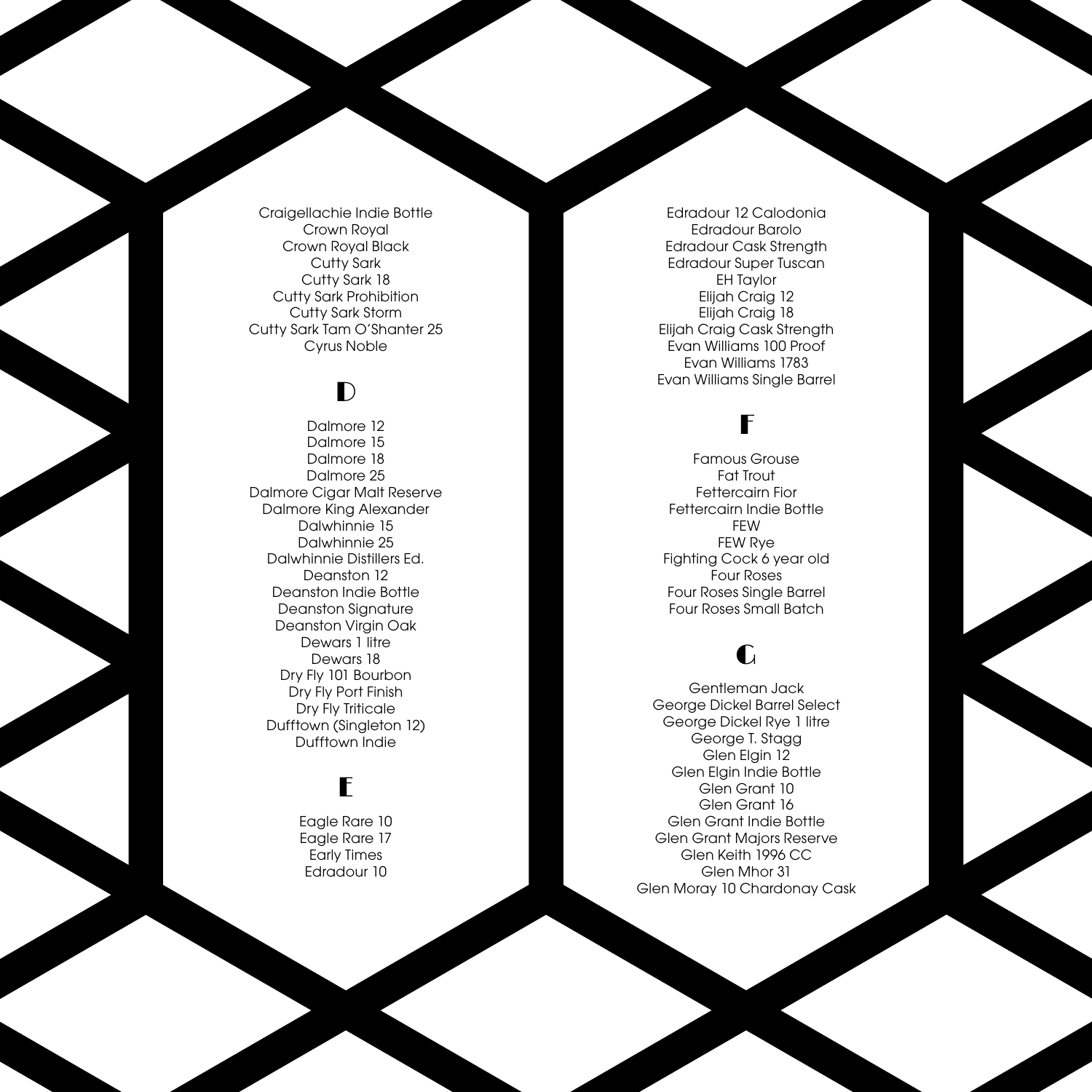Glen Moray 12 Glen Moray 16 Glen Ord 12 (Singleton) Glen Ord Indie Bottle Glen Scotia 10 Glen Scotia 1992 Indie Glen Scotia Indie Bottle Glen Spey 12 F&F Glen Spey Indie Bottle Glenburgie Indie Bottle Glencadam 10 Glencadam 14 Sherry Wood Glencadam 15 Glencadam 21 Glencadam Indie Bottle Glencadam12 Port Wood Glendronach 12 Glendronach 15 Glendronach 21 Glendronach Cask Strength Glendronach Single Cask Glendulan Indie Bottle Glenfarclas 10 Glenfarclas 105 Glenfarclas 17 Glenfarclas 21 Glenfarclas 25 Glenfarclas Family Cask 1992 Glenfiddich 12 Glenfiddich 14 Rich Oak Glenfiddich 15 Glenfiddich 18 Glenfiddich 21 Glengarioch 12 Glengarioch Founders Reserve Glengarioch Virgin Oak Glenglassaugh Evolution Glenglassaugh Revival Glenglassaugh Torfa (Peated) Glengoyne 10 Glengoyne 15

Glengoyne 18 Glengoyne 21 Glengoyne 25 Glengoyne Cask Strength Glengoyne Indie Bottle Glenkinchie 12 Glenkinchie Distillers Ed Glenlilvet 12 Glenlivet 15 Glenlivet 18 Glenlivet 1974 (G&S) Glenlivet Founders Reserve Glenlivet Indie Bottle Glenlivet Nadurra CS Glenlossie Indie Bottle Glenmorangie 12 La Santa Glenmorangie 12 Nectar D'or Glenmorangie 12 Quinta Ruben Glenmorangie 18 Glenmorangie 25 Glenmorangie Original Glenmorangie Signet Glenmorangie Tusail Glenn Glassaugh 30 Glenrothes 1997 Glenrothes Alba Glenrothes Indie Bottle Glenrothes Select Reserve Glentauchers Indie bottle Glenturret 10 Glenturret Indie bottle **Grants** Green Spot Greenore 18 Greenore 8

### H

Haig's Dimple 15 Hakushu 12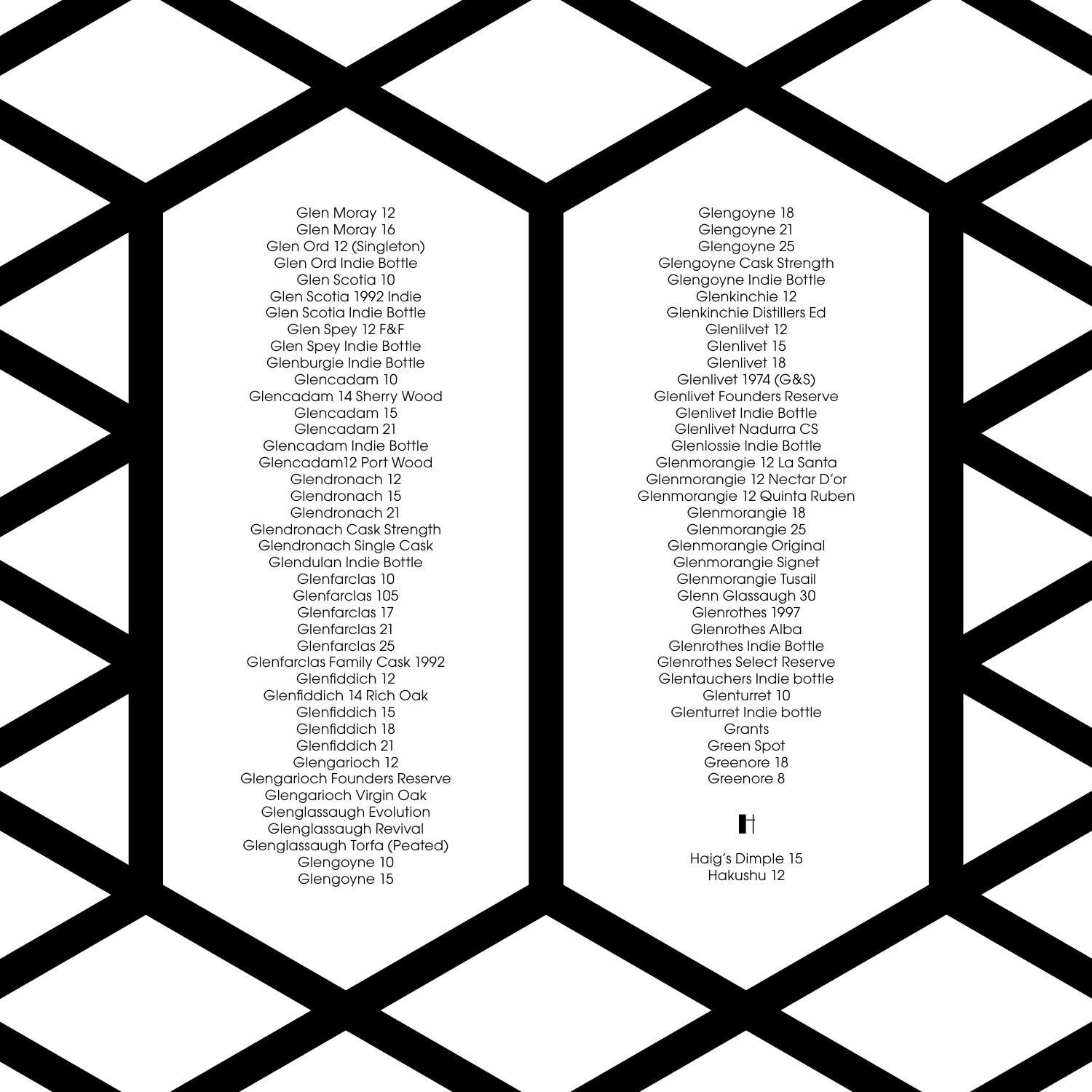Hakushu Distiller's Edt Hamilton's Lowlands Hankey Bannister 12 Hankey Bannister 21 Hazelburn 12 Hibiki 12 Hibiki 17 High West Double-Rye Highland Park 12 Highland Park 14 Fascadale Highland Park Dark Origins Highland Park Indie Bottle Highland Park Indie Bottle Hirsch 20 Hudson Baby Hudson Rye

# I

Ichiro's Chichibu Ichiro's Malt & Grain Imperial Indie Bottle Inchgower 14 F&F Inchgower Indie Bottle Inchmurrin 18 Inchmurrin 21 Invergordon 1988 BBR Isawa Blended Islay of Mist 12 Islay of Mist 17 Islay of Mist Peated Isle of Sky 8

### J

J & B J & B 12 Jack Daniels Jack Daniels Frank Sinatra Jack Daniels Rye

Jack Daniels Single Barrel Jameson Jameson 18 Jameson Crested Ten Jameson Gold Jameson Select Reserve Jefferson's Ocean Jefferson's Rye Jefferson's Small Batch Jim Beam Black 1 litre Jim Beam Bonded 1 litre Jim Beam Choice 1 litre Jim Beam Devil's cut Jim Beam Rye 1 litre Jim Beam Small Batch John Bowman Single Barrel Johnnie Blue Johnnie Gold 18 Johnnie Green 15 Johnnie Swing Johnny Drum Private Stock Johnny Walker Double Black Jura 10 Jura 16 Jura 1977 Jura 1995 Bourbon SB Jura 30 Jura Indie Bottle Jura Prophecy Jura Superstition

## $\mathbb{K}$

Kentucky Deluxe Kentucky Vintage Kilbeggan Kilchoman 2007 Kilchoman Csk Str. Kilchoman Loch Gorm Kilchoman Machir Bay Kilkerran Bourbon matured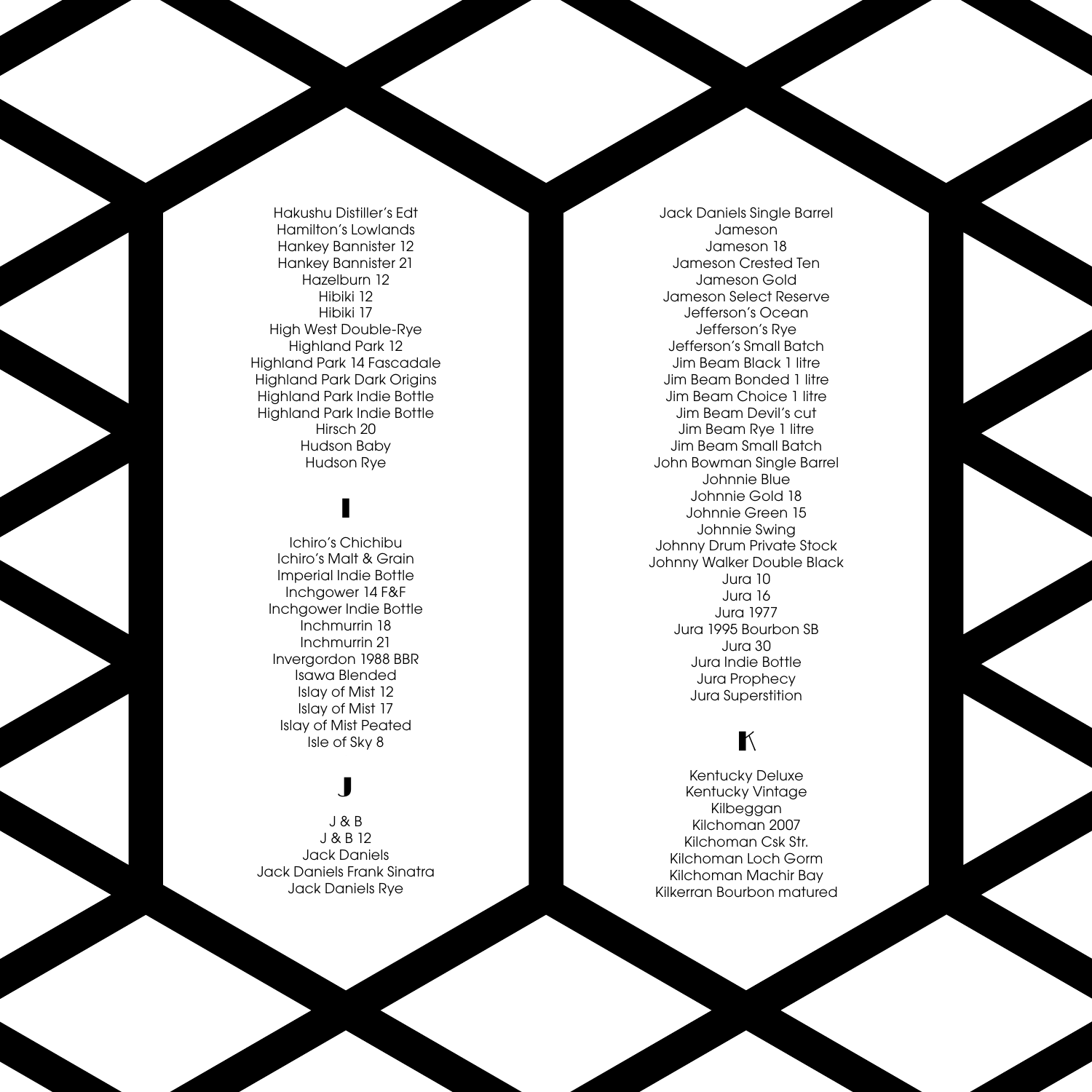Kilkerran Sherry Matured Knob Creek Knob Creek Rye Knob Creek Single Barrel Knockando 12 Knockando 21 Knockando 25

# L

Lagavulin 12 CS (special release) Lagavulin 16 Lagavulin Distillers Ed. Laphroaig 10 Laphroaig 18 Laphroaig Indie Bottle Laphroaig Indie Bottle Laphroaig Quarter Cask Laphroaig Triple Wood Larceny Ledaig 10 Ledaig Indie Bottle Linkwood 15 Linkwood Indie Bottle Littlemill Indie bottle Loch Lomond 12 Organic Loch Lomond Peated Lock's 8 Longmorn 16 Longmorn 1999 Longmorn Indie bottle Longrow Longrow 10 Longrow 18 Lord Elcho

### M

Macallan 12 Sherry Macallan 1981 (Speymalt)

Macallan 1994 (Speymalt) Macallan Amber Macallan Gold MacKinlay's Macleod's 8 Highland Macleod's 8 Island MacLeod's 8 Islay MacLeod's 8 Speyside Maker's 46 Maker's Mark Mannochmore Indie Bottle Mellow Corn Michter's Bourbon Michter's Rye Michter's Single Barrel **Middleton** Miltonduff Indie Bottle Miyagik 10 Miyagik 12 Monkey Shoulder Mortlach Indie Bottle Mortlach Indie Bottle Mortlach Indie Bottle Mosstowie Muirhead Muirhead 12 Muirhead 16 Muirhead 8

## N

Naked Grouse Nikka All Malt Nikka Coffey Grain Nikka from the Barrel Nikka Pure Malt Black Nikka Pure Malt Red Nikka Pure Malt White Nikka Rare Old Super Nikka ichi 10 Nikka ichi 15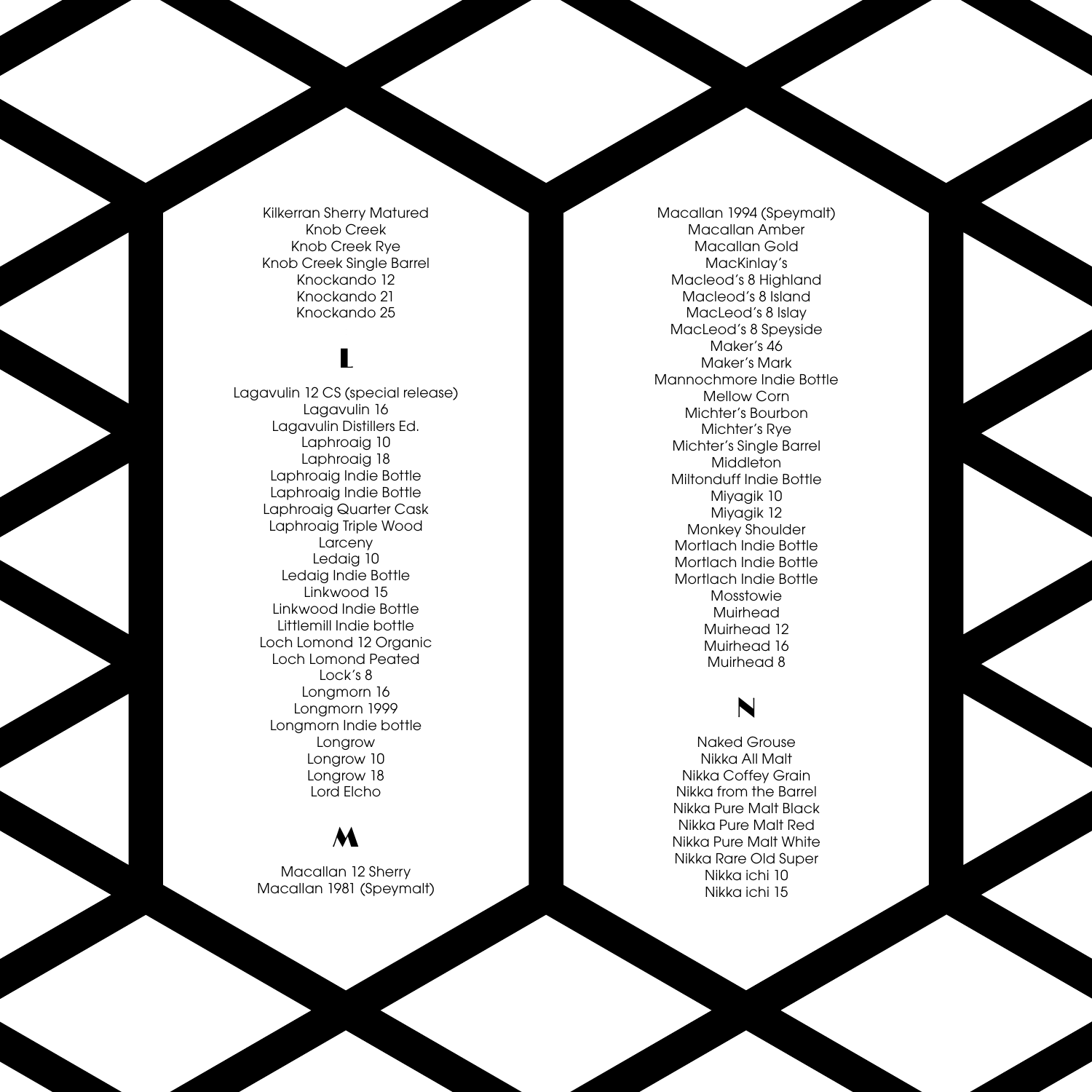Nikka ichi 20 Nikka ichi Non-Age 500ml Noah's Mill North British 1997 Single Grain

## $\bullet$

Oban 14 Oban Distillers Ed. Old Bardstown Estate Bottle Old Fitzgerald Old Forrester Old Grand Dad Old Overholt Old Pogue Old Potrero Old Pulteney 12 Old Pulteney 17 Old Pulteney 21 Old Pulteney Clipper Old Smuggler

### $\mathbf{D}$

Paddy Penderyn Madeira Penderyn Sherry Pittyvaich Indie Bottle Platte Valley Port Ellen Indie Bottle Power's John Lane

### R

**Prichards** Pure Kentucky XO Rebbreast 12 Rebel Yell Redbreast 12 Cask Strength

Redbreast 15 Redemption Rye **Rittenhouse** Rittenhouse 100 Riverboat Rye Robbie Burns Robert Burns Arran Rock Town Bourbon Rock Town Rye Rowan's Creek Royal Brackla 1995 CC Royal Lochnagar 12 Royal Lochnagar Distillers Edition Royal Lochnagar Select Reserve

## S

Sazarac Sazarac 18 Scapa 16 Scapa Indie Bottle Shackleton's Six Isles Slaney 23 Smokehead Speburn 10 Springbank 12 Cask Strength Springbank 15 Springbank 18 Springbank 21 Stagg Jr. Strathisla 12 Strathmill Indie Bottle

## T

Taketsuru Pure Malt Taketsuru Pure Malt 17 Talisker 10 Talisker 25